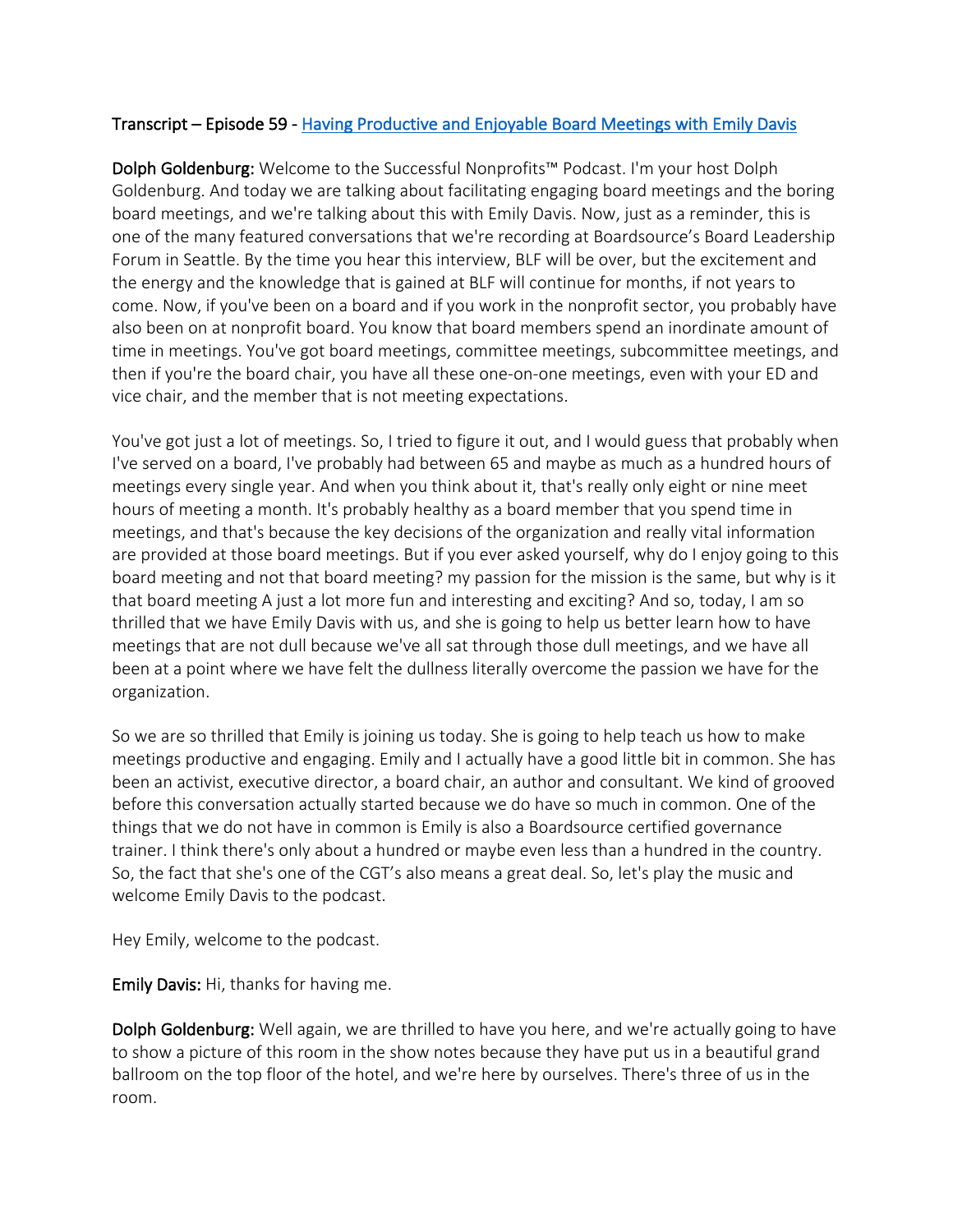**Emily Davis:** I know. You and I are both small people in this room is massive, and it's amazing. I feel very powerful at this room. So, it's great space and it's beautiful.

Dolph Goldenburg: Yeah, I just want to put up some dividers and make my apartment. Honestly,

Emily Davis: This could be multiple apartments to bidding up where you left, that's for sure.

Dolph Goldenburg: So, I've got to ask, since you are now the diva of ending dull meetings, I have to ask you, what percentage of meetings do you attend that you would say are dull?

Emily Davis: Over my career I feel like you sort of have a 50, 50 shot as to how bad or how good it's going to be. You know, there's really sort of that tipping point. I would say the majority of meetings I attend aren't that engaging or that inspirational. I'm sure a big part of that is that we're all trying to get stuff done, and we're busy, and we do what we can to get through it. There are bigger fish to fry essentially. So my approach to these conversations are always about what's going to be most engaging for folks. Because at the end of the day, if we do a good job of bringing people onto our boards, let's say that process goes well, now, they're going to spend a lot of time in meetings, and you don't want to bait and switch and say, this is a great recruitment process. Now we're going to ask you to serve in all these meeting capacities, and it's going to be mind-numbingly dull. So I'm hoping that little things can change to help people have more successful meetings.

Dolph Goldenburg: So tell me when you're sitting in the dull meetings, if you were to do a post mortem at the end of it, what makes it dull?

Emily Davis: It's the reporting out, right? And a lot of times in the governance is leadership model. This is governance is observation, meaning board members aren't in the conversation. There is staff coming and verbally sharing what's going on, or board members or verbally sharing what's going on. But there are no real effective tools to engage people in that meeting to generate deeper, strategic questions. The other big mistake, things that make it boring, and maybe it's not boring, but it's a big no, no is meetings without food. I know that sounds really simple, but one of the reasons why this in particular is so important is our boards are all volunteers. We're asking them to go above and beyond. The least we can do is make sure there's some food. We don't know where somebody is coming from or going to. And I know it sounds simple, but I can't tell you how many meetings I've gone to where there might be a nonprofit who says, "Well, we just didn't have the budget." Find a way and get a board spot to sponsor crackers and cheese, but you got to really show up for these folks because they're showing up for you. So, it's pretty simple.

Dolph Goldenburg: The issue I take with the report outs is there backward facing and not forward facing. So it's here's what we have done. Whereas while you have, the board has to be looking at what the organization has done, the board is really responsible for positioning the organization for the future. And so, like to me, that's why I just harp on those, report outs.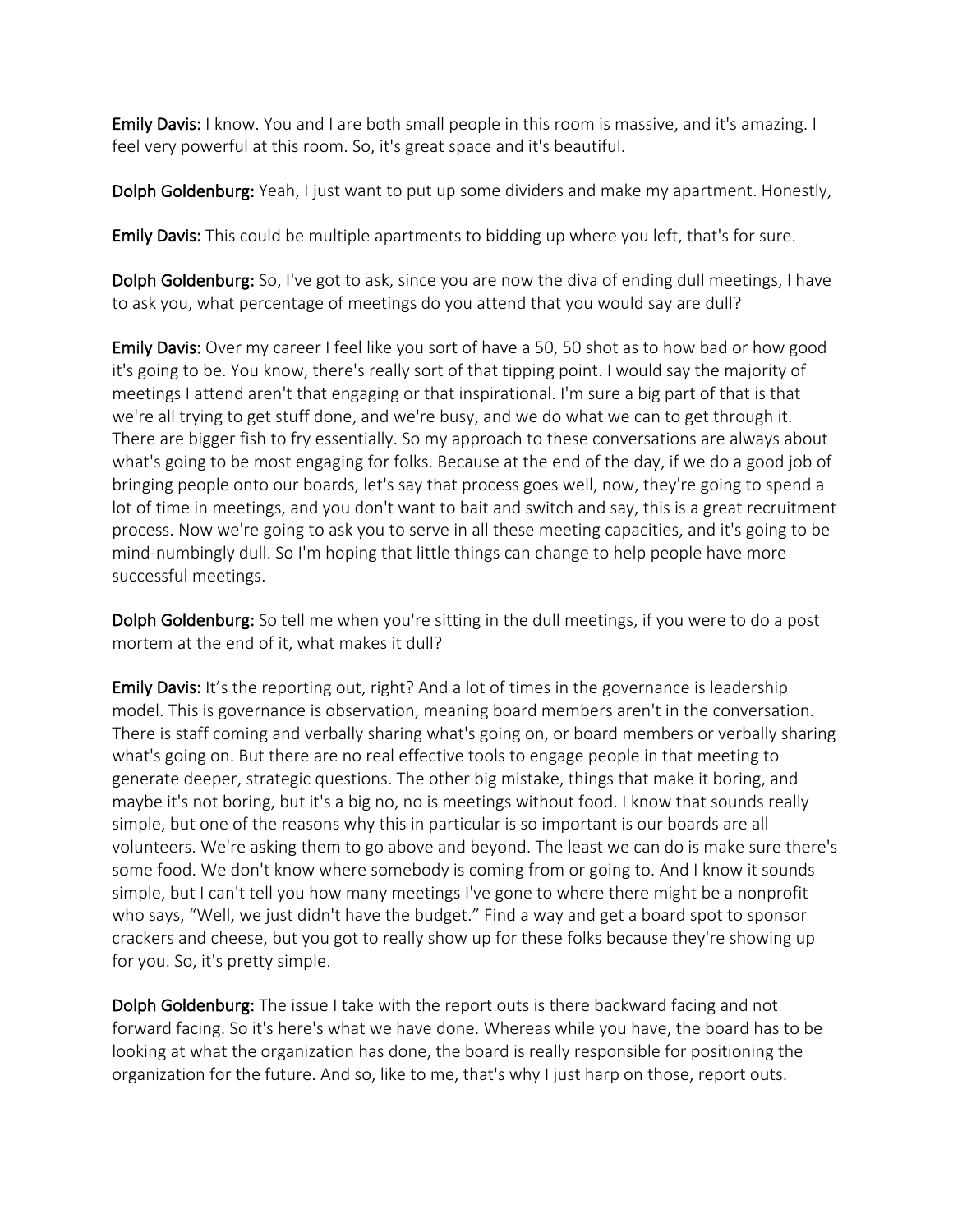**Emily Davis:** Oh my gosh. And there's so many alternative ways to engage board members, and their job is oversight and it is setting direction and they do need that information, right? But having committee reports, board reports or staff reports, whatever they might be, in advance of the meeting along with the agenda makes a huge amount of difference. And all the devil is in the details here, right? A good board report or committee report isn't a verbatim minutes, everything that's gone on, but it gives us summary, enough information that board members can A) be set up to ask better questions and B) have the information for them to be good ambassadors for the organization. So part of that is making sure that even in those reports there's a summary, but also if there are governance decisions or strategic conversations the board needs to have, you're teeing that up to go into the actual meeting agenda and helping to create that consent agenda.

Now, having said all this, the board reporting process in advance does take a little bit of time. But I personally world according to Emily would rather spend time preparing those reports and having really good strategic generative, time-appropriate conversations in the board meeting that keeps governance in governance is where it needs to be. I often think about meetings as a metaphor for the theater. You know, what you see on stages and a attendee of, you know, a ballet performance that's, only about 10% of the deal because there were rehearsals and auditions and practices in tech crew and costumes and makeup. And there are things that you really need to do to cultivate those relationships with people. Set the organization up for longterm success. Think about those pieces even before you get to a meeting and after you get to a meeting.

But that meeting, and I'd like to always really clarify this point. The preparation before the meeting and after the meeting isn't to like stuff the ballot box on something. It's about authentic cultivation of relationships and really modeling and preparing people to ask those generative and strategic questions because it's not obvious to everybody. So, I think it just generally is invest service to the mission and the individuals who are on the board take the time.

Dolph Goldenburg: So how do you help model that behavior, and how do you help your board members asked the generative and, and strategic questions?

**Emily Davis:** I will give you an example of a board that I served on which had very intelligent, highly successful board members. So, these are smart folks, and I think these tend to be organizations that have that kind of sophistication on their board tend to think, "Oh, they're good. They're smart people. They'll figure it out."

Well, never assume anything. Uh, we had, uh, we'd taken six months in a, uh, financial sustainability committee to get a fundraising plan written, but it was very extensive. There was a lot that went into it. Me as the committee chair and the executive director took the time to send out the plan ahead of time obviously, but also spent time first emailing than calling each one of the board members in advance to see what kind of questions they had or what their reactions were. And organically, things come up in those conversations, right? So, I could start to model what questions we might ask at the board level in those conversations. So where someone says,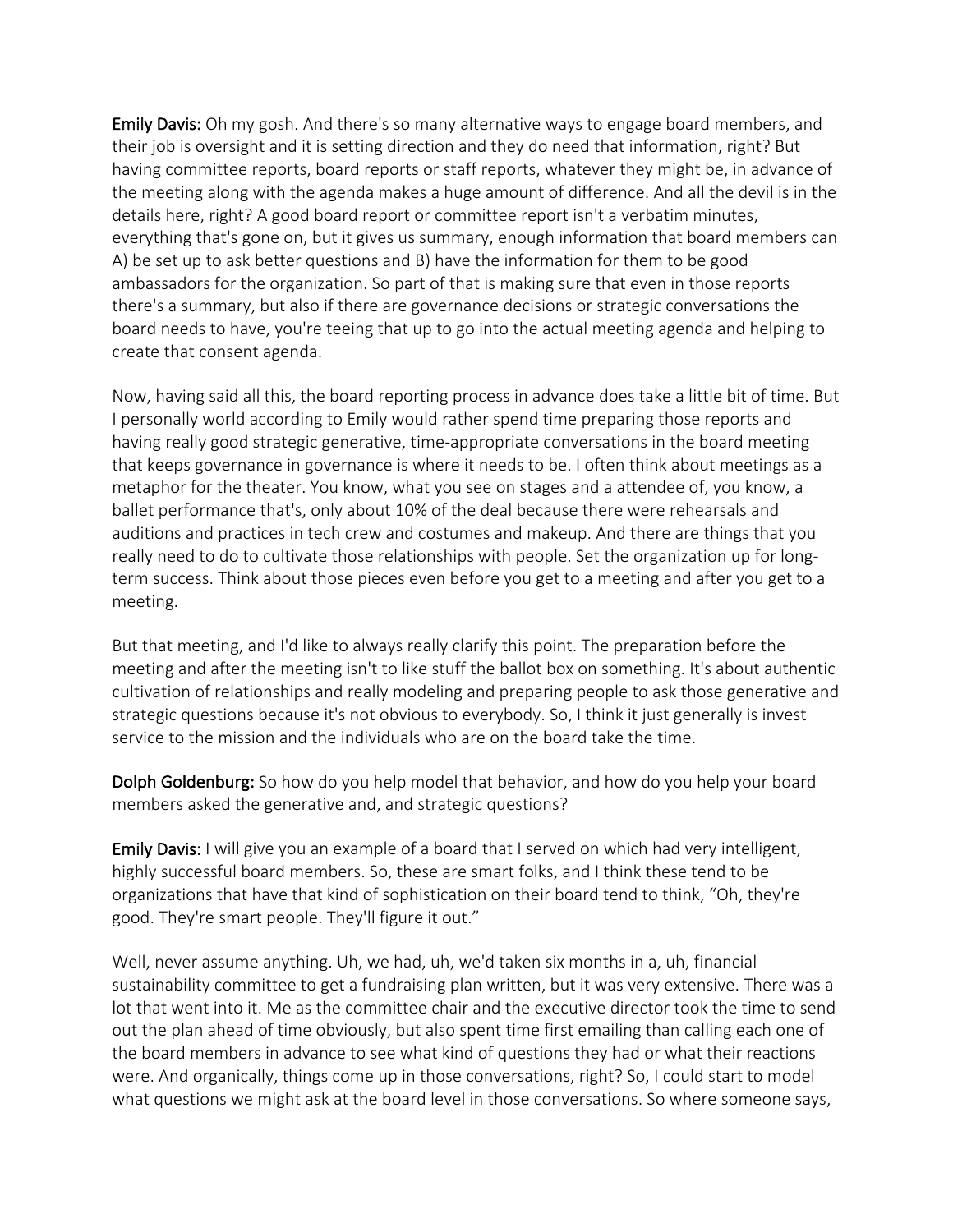"I'm not sure we should do this tiny detail, or this isn't the right goal," I could step back and say, so here's the process we went through to get to that point.

Why don't at the board meeting, I think it'd be really helpful since you're interested in this, to ask about what's our capacity as a board to help meet those goals. So you're taking really what the board should be thinking about, kind of reframing that minutia-detailed question and helping facilitate their asking questions in a different way. That way they get to practice and it helps the rest of the board. So it is sort of setting people up for success. And now this is kind of this *go slow to go fast* model. So you take this time to cultivate this kind of thinking in these relationships, and it gets easier and easier and easier.

Dolph Goldenburg: So that's some of the work that you can do before a meeting. What are some of the roles that board members can play to help create more effective meetings during the meeting?

Emily Davis: The biggest thing that I think of his board members holding each other accountable. A

Dolph Goldenburg: Amen! I preach expectations and accountability, and I talk all the time about mutual accountability – that you hold me accountable and I hold you accountable.

Emily Davis: So actually being at BLF is really fun, especially this year because one of my sort of governance celebrity crushes is here, which is Ellis Cochran. And she wrote a book called *Roberta's Rules of Order.* And one of the great opening lines of her book is, who's Robert, and why are we following his rules anyway? And she really talks about rotating responsibilities within board meetings. So for example, the board secretary doesn't actually have to legally take all the minutes, but he or she needs to make sure they are taken and that they're accurate and maintained.

But you can rotate who takes board meeting minutes. If you're terrible at taking notes of any kind, don't sign up to do that. But you can also rotate the meeting facilitation agenda. You could be a timekeeper, you could rotate who coordinates food being there. Those are simple, easy accountability tools. But what's nice about it, it's not all on one person for a year or two years. You are allowing other people to step in and try on a different experience that they might want to have later in a different role or do again or whatever. The other piece to all of this is you've got those rotating responsibilities, which I say every six months you have people sign up for, depending on how often you meet. The other piece is actually having board members who are open and comfortable with saying, "Hey, that conversation that's getting in the weeds, can we offline that and talk about that later?"

That shouldn't always be the chief executive's job or the staff person's job, and that's something you can rotate too. It's just having that person make sure we stay on task. Finally, I would say that your board meeting agendas should always include at the top your mission statement. And if you have a strategic plan, excuse me, strategic priorities or strategic plan goals, those should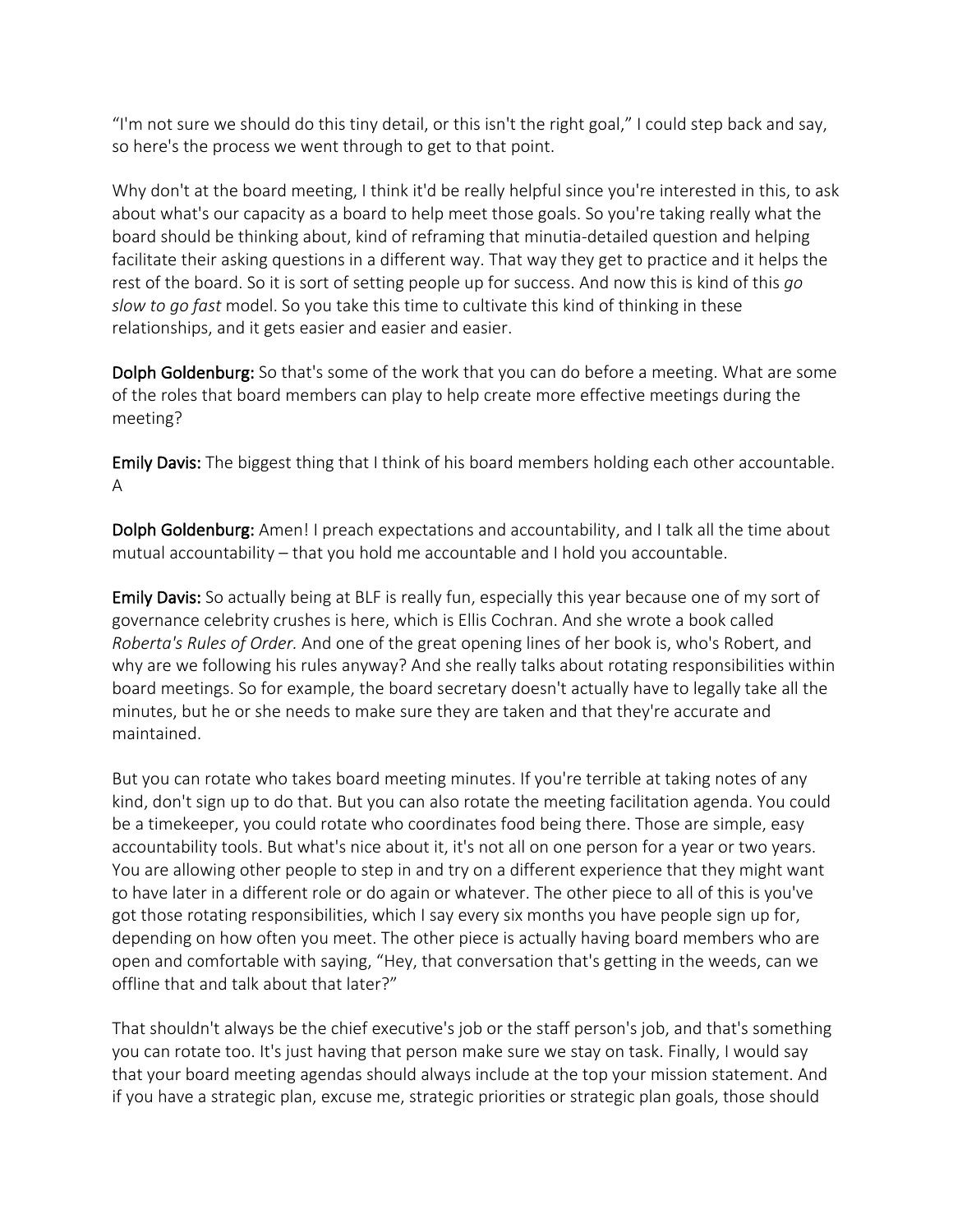be at the top of your meeting agendas because they should really be informing your decisions You want to make sure that you're asking what decisions are being made or how it's getting done right? Who's going to kind of be in charge? Why are we doing what we're doing? Do they connect to those strategic priorities and goals? iI's just a practice, but those are things in the meeting I would love to see people thinking about more.

Dolph Goldenburg: One of the things that I love about the idea of rotating roles, is it can take a lot of time or it could not be that much fun to do. So it's like, oh yeah, well of course doff can take the minutes. But then when you know, Bob actually takes the minutes, he says, oh my gosh, it took three hours, you know, after the meeting to write the minutes, you know? Or if Bob has always want to bring in a freshmen. And I'm like, Bob always brings saltines. But then when it's my turn, I'm rushing from work and you know, I stopped at the 711, and I pick up saltines.

Emily Davis: I do also think that it creates a level of just human empathy, which we could all use more of. And I know it's simple as saltines and soda, but it does really make a difference to step in somebody else's shoes or their responsibilities. I have to say that the biggest pushback I get to that is, "Well, I can't take minutes and listen at the same time." Now, that may be very true, but I have been a secretary on the board many, many times over because I have outstanding minutes taking. I listen better because I have to write down what's going on. Maybe not every detail, but I'm capturing the information in a different way.

Dolph Goldenburg: So, one of my mottoes in life is if you really want to do something, you will find a way. And if you don't, you will find an excuse. Someone should look at that board member who says, I cannot listen and take minutes of the same time and say, oh well, you know, your phone has this app, and you can record everything that happens in the meeting. So, you can either take a minutes now and listen later, or you can listen now, fully participate and take your minutes later.

Emily Davis: I completely agree. And Lots of boards too, sorry to go down this minutes route. But I think it's important actually because it comes up so much is say, oh well we have a staff person do that. I get it. I understand that is really helpful. I still believe that board should be responsible for itself.

Dolph Goldenburg: As an ED, I also understand that the person who writes history is the person who makes history. And so, whoever writes the minutes pretty much gets to decide how everything went down in the meeting. Do you really want a junior staff member who is typically who you have come in and take minutes, decide what your corporate history is going to look like?

Emily Davis: So, these are exactly the bigger picture strategic thinking questions that I would love to see more board members have the time to employ in their world. You actually made me think of something about sort of who you put as the face of the organization in different cases. And I think a parallel example is with social media where a lot of nonprofits go, oh we have a young intern. And so, they can do all this social media cause they know how this Snapchat thing works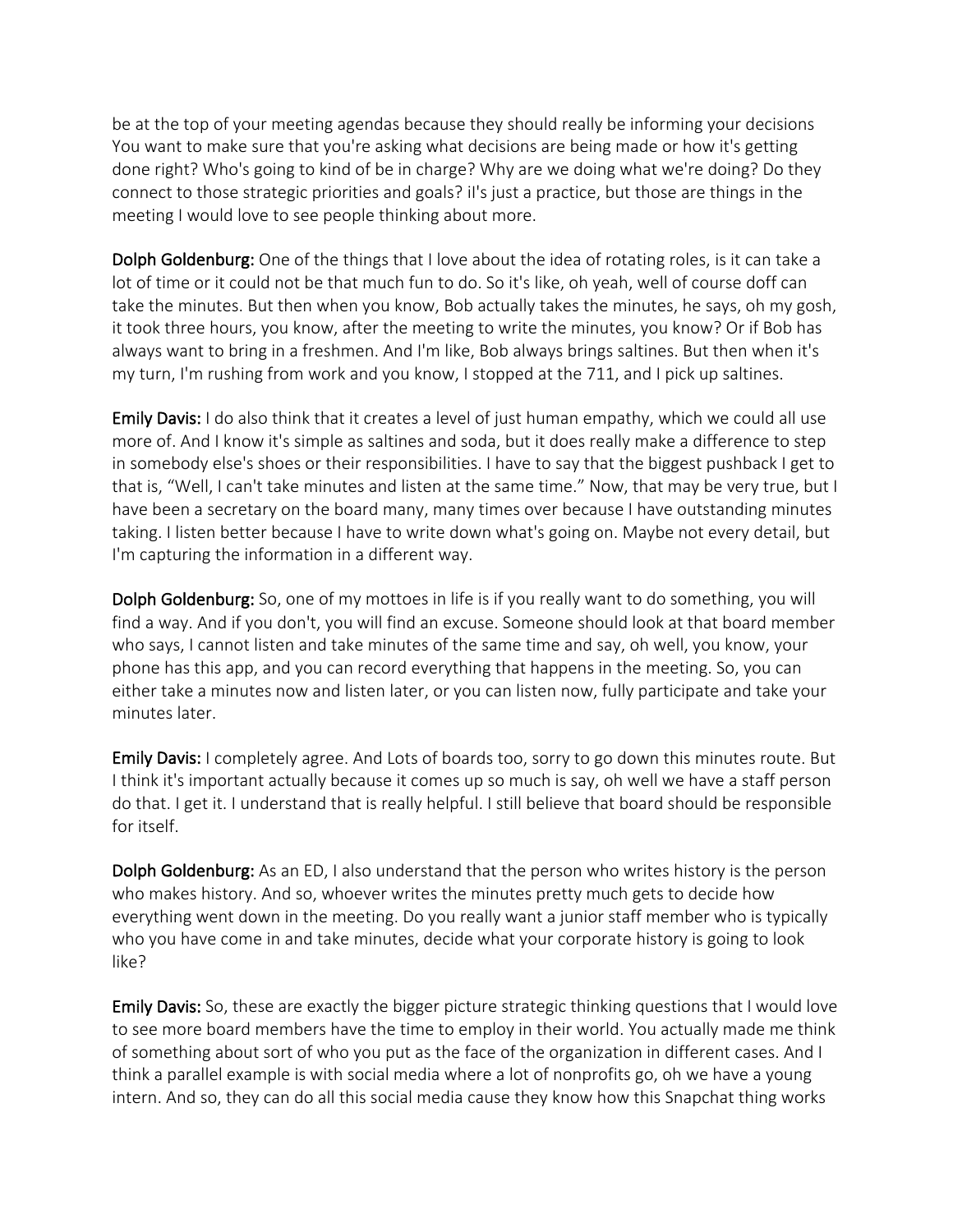or Instagram works, right? But is that the same person that you would put in front of your local news channels if they showed up at your office door? Everybody has to learn stuff. There's gotta be a strategy and a plan. You need a roadmap to know where you're going. And if you have board members who aren't comfortable in certain roles, we as other board members are nonprofit staff should find ways to help make that possible. And there are tons of ways to take minutes. There are tons of ways to facilitate in time keep. We're all learning, and that's, you know, that's what a learning organization is. You try stuff.

Dolph Goldenburg: Emily, we're going to take a short break, and when we return, we're going to discuss how boards can prioritize their development discussions instead of what we've already decided are bad, which are those committee report outs.

The Successful Nonprofits™ Podcast is produced by the Goldenburg Group as part of our mission to provide board development, strategic planning and interim leadership to help nonprofits thrive in a competitive environment.

You can find out more about us at www.goldenburggroup.com.

We are back with Emily Davis talking about how to make your meetings more engaging and less dull. So Emily, I promised that when we return from the break we were going to have more of a conversation about how we can make our meetings a lot less dull and how we can focus our boards on those governance decisions they need to be making. Tell us some more.

**Emily Davis:** Another piece is starting a meeting with a mission moment. A mission moment is really a story and an anecdote of behind the scenes moment that a board member shares that just brings things back to the mission. Now, the thing about this I will say is it doesn't have to be, I went to the animal shelter , and I helped with all these drugs. It can be about a great strategic meeting you had with your executive director. Those are feel good moments. That helps to remind people why they're there, which is ultimately the job of the board – is to create, fulfill, evaluate the mission and the purpose of the organization. Right? So that's important governance.

Another way we keep governance in governance meetings is to do annual assessments, board self-assessments. Boardsource has great tools on this. Our meeting assessments, looking at how our meetings on time, that's going to help bring people to ask the governance questions. Lastly, I would say that governance is leadership, Boardsource resources. There are lots of things, and I find that the best board members aren't the ones who have all the answers, but they know the ones who know what questions to ask. Come to each board meeting with a strategic question with the fiduciary question, with a generative question, which is a little bit of governance lingo. A great example is for me has been, I'm not a great numbers person, or I haven't been; I've gotten a lot better because I work very hard at it.

Uh, whenever I challenged myself in every board meeting to come with one question about the finances and I asked myself, is this too high level? Is it right where it should be or is it too far in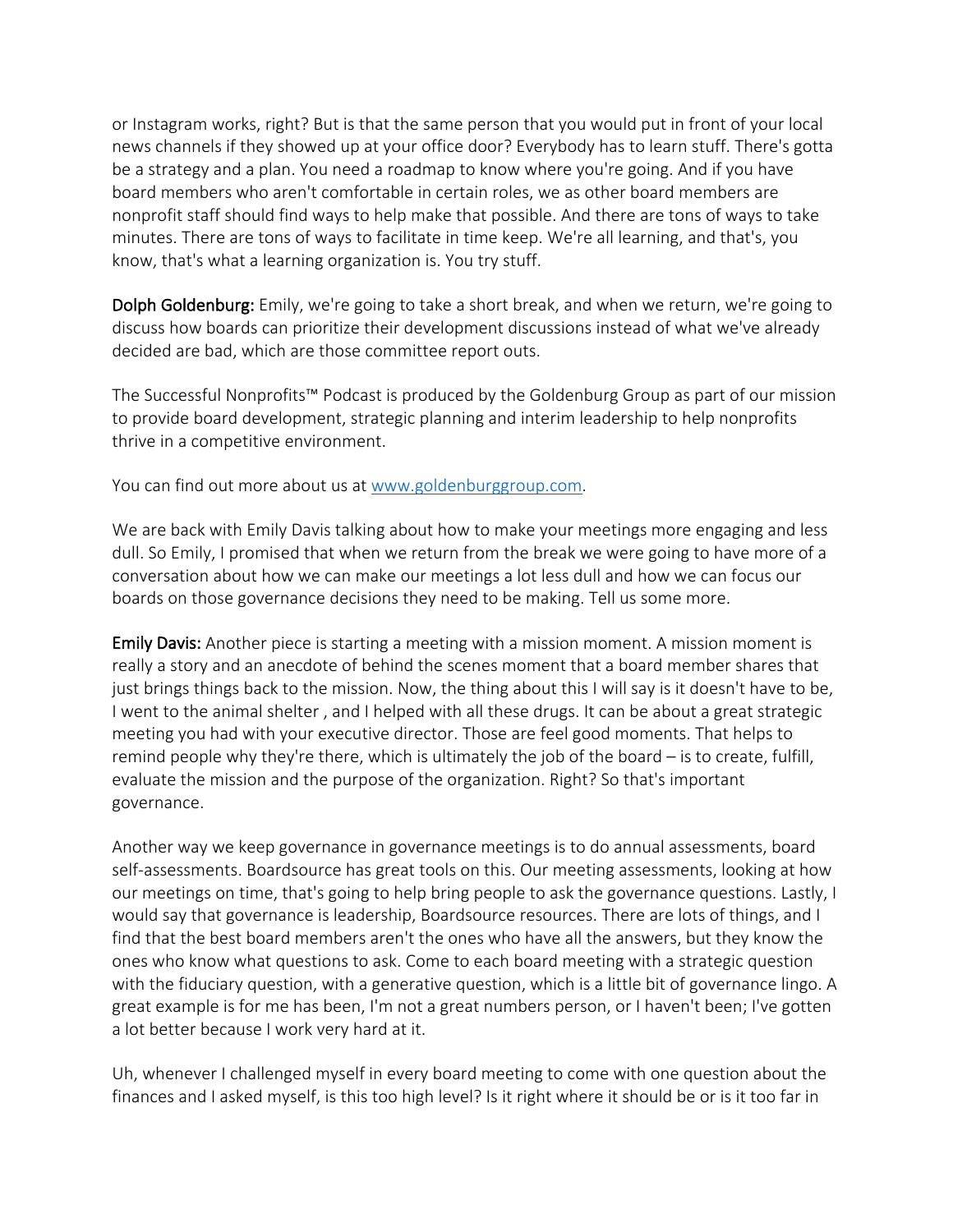the weeds? I think of it as sort of operations and altitude. And every time I was nervous cause every time I thought I'd sound dumb, and every time somebody else had the same question. So coming with questions, talking with other board members, maybe a board buddy before a meeting to just sort of practice. "I can't tell if this is too in the weeds, if I need to get higher level." Another thing I would do with my executive director is, you know, as I was the vice chair and the chair of the governance committee, so we met a lot, and I would say to her, do you think I'm wearing the right hat in this conversation?

Am I keeping this focused enough on governance and our priorities? Where can I as a board member support you as an executive director and making sure the board stays focused on the right stuff, meaning what's in the agenda? A lot of those pre-meeting and post-meeting conversation, so post-meeting conversation. "Hey, can we offline that piece in the board meeting, whatever it might be and talk about it after and then follow up?" Do what you say so that it's not that you're dismissing people if they're not focused on governance but saying this is still important. Let's just talk about it later. When we can dive into the details, you can always bring it back to a board meeting, or you can always email about it.

There are plenty of ways. So I would say it's a lot of soft skills, right? I would also recommend anybody who's facilitating meetings, go to a training, become a facilitator. Go to a Webinar. Anything that will help practice those skills and sort of flex those muscles is going to help you in board meetings to create that accountability and keep things focused. Finally, let the staff do their job, assuming you have staff. If you're in a board meeting, do not worry about what color of the Napkins are at the event. That is not helpful. They are great experts. Let them do that, right? So really elevate the level of conversation.

Dolph Goldenburg: How do you feel bored structure impacts how engaging and how governance focused. So, if you've got a marketing committee and you've got a marketing director on staff?

Emily Davis: board structure becomes really important. And there's another overlay to this that I think gets missed a lot, which is your structure, the types of meetings you have, the quality of the meetings are also really dependent on where your organization is and the board is organization in its organizational life cycle and the board in its organizational life cycle. I just talked with some folks today about this is that if your organization, the staff, the volunteers, so on and so forth are really at let's say a growth or maturity phase, but your board's still in that idea or startup phase, you're going to have much different challenges. The board's late more likely to sort of be displaced by the board and avoided in a lot of ways because it's like, we're already moving and grooving. You got to keep up. So the structure of a board I think really should be at a high-level simple.

So, you've got your board and you've got the committees, you've got standing committees or ad hoc committees. The thing is you don't want to have so many committees that you can't maintain them and they're unwieldy. Just like you wouldn't want to have so many staff if you weren't prepared to manage and financially support that staff. So, do what's reasonable. You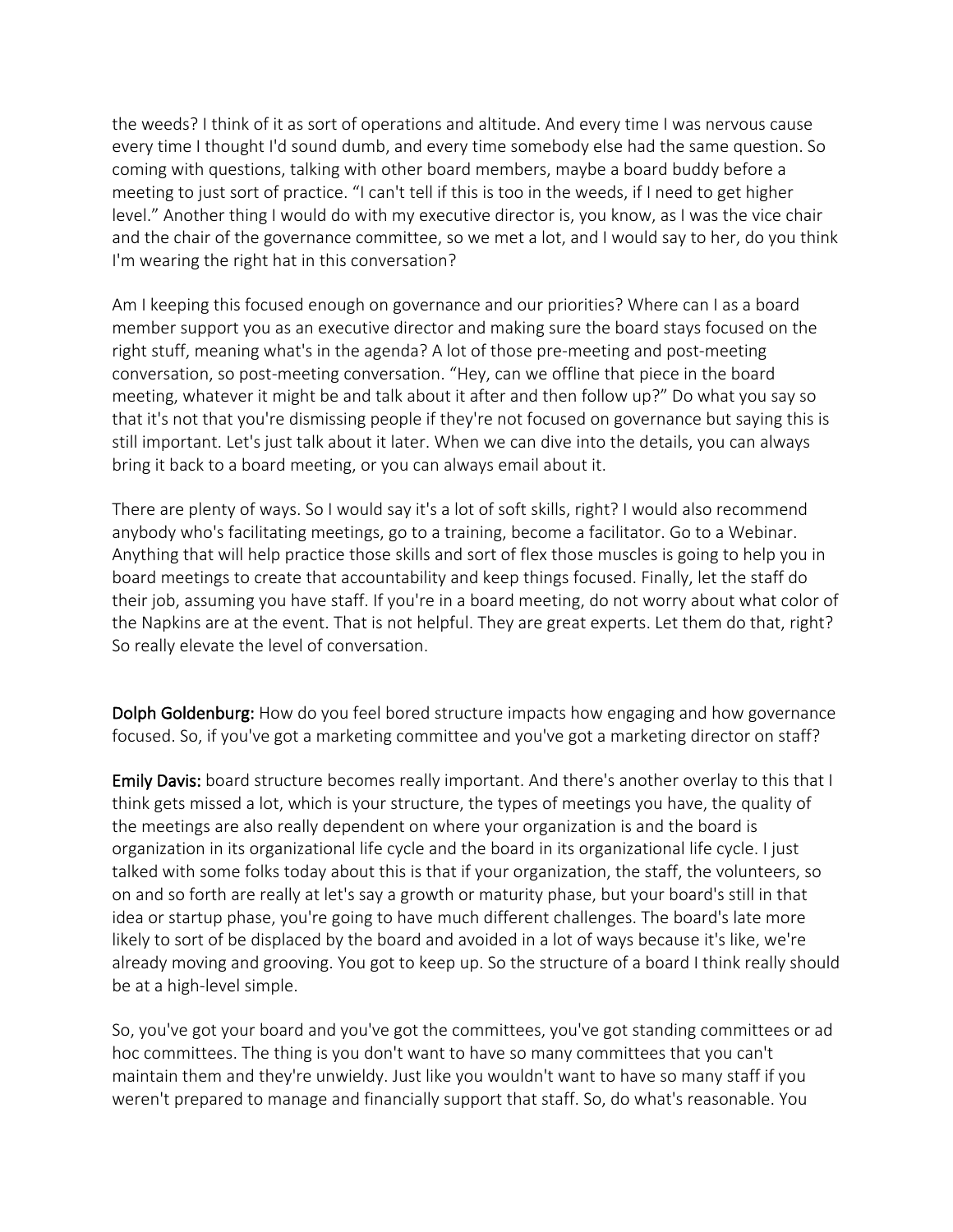want all of your committees chaired by a board member because ultimately that's going to just help with communications can make your life a lot easier in the end. If you have a development department, right? Let's say you have more than one person and development. You want to have a fundraising committee, and the more sophisticated that development department is, the more you might have subcommittees for particular campaigns. That makes sense to me. Now, on the flip side, let's say you don't have development staff, or you're a startup organization where you don't have any staff. Those committees become really important and can function in a very similar way as a whole staff person would. It's a little tricky, but I've started multiple volunteerrun organizations, and we've done that, and it's been awesome.

Dolph Goldenburg: If a board is going to have a board development committee, I kind of feel like that committee needs to be focused on how to engage the board in fundraising. It's not, we're here to act as a pseudo supervisor of your development department. We are here to support your development department by getting our board members engaged in fundraising. Do you disagree?

Emily Davis: No, I don't disagree at all. I always recommend that boards have a governance committee that is really responsible for the health of the board. A little side note that was great information for me from Vernetta Walker years ago is that the governance committee should ideally be chaired by the vice chair of the board if you've got that, which makes a lot of sense when you think about it. So the governance committee, I think a lot of people think, Oh, our governance committee is nominations. But there's a whole board building cycle of identification, recruitment, engagement, board self-assessments, strategic planning. That's really a board function with a side by side with the executive director. Social gatherings of boards. Crazy thing that we might actually spend time with our board members. Now, the board development or board governance committee absolutely should be responsible for things like setting expectations, which includes what I call fundraising, what are the expectations around that and holding the board accountable because it really should not be your chief executive's job to do that.

The Governance Committee, I would also say, um, one should just have only board members. So other committees may have non-board members, but that's when I would stick to just board members, and they can work with the fundraising committee. Not everything has to be siloed, but who's going to take the lead, you know, trust that you will figure it out. I know that feels like a leap for a lot of people, but it does happen. Your governance committee really sets the expectations, the accountability and the health of the organization.

Dolph Goldenburg: You also just mentioned social activities for board members outside of board meetings, which I am a huge fan of because I believe that helps build a stronger board, but also more engaging meetings. What are some ways that you've actually seen those external social activities help make better meetings?

**Emily Davis:** When I do facilitated trainings on board governance, one of the things I always ask people is, you know, why do people stay on boards? So once you're there, what keeps you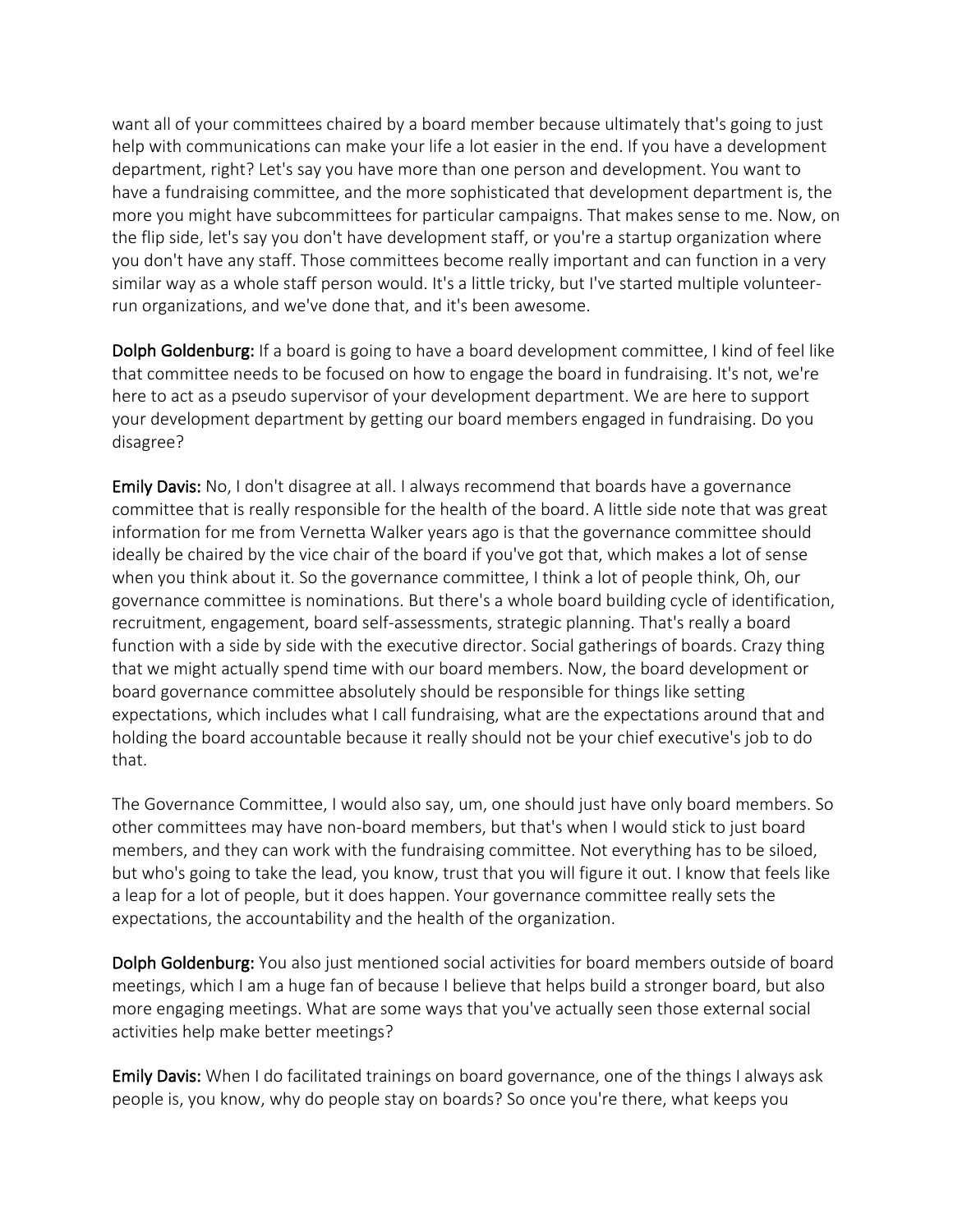there? And one of the biggest things are people. You can have the greatest mission in the world, but if the other people around the table are miserable to work with, why would you stick around? Well, if people are such a driving force, and relationships are such a driving force as they are in fundraising, then why don't we make time to get to know each other and deepen those connections and cultivate those relationships. As a side note, all of our board members should also be donors. You want them to feel good about cultivating a relationship within the organization. Very simple things that I've seen work incredibly well.

Having time scheduled before a board meeting, even 15 or 30 minutes that are sort of optional like a happy hour of board meetings. If you do an annual retreat, make sure you leave time for something in the middle or at the end of the day. Have a picnic once a year that's just for fun and ask people to bring their families. Get to know other people. So it's just going to change the dynamic. You get to know people better. You have deeper connections, therefore you're all more invested and less likely to bolt.

Dolph Goldenburg: I also think that when you actually know the people that you're sitting around the table with, you are more likely to be candid and less likely to be so entrenched in your position that you will not budge.

Emily Davis:: Right? And that's just speaks plainly to trust, right? You have more trust in other people. And you know, organizations. They're not machines. They're actually made up of human beings. Basic Psychology and research tells us that people need connection, so that's part of working with people. Have a good time. Make sure that there's time before events just for the board. I'm part of, there's a senior governance consultants here. There's about 14 of us for board source and every year or every other year now at BLF, we all get together and have dinner and we just have a good time. Yes, we talk about client work and we wax intellectual, but we just laugh and have a great time and it deepens the relationship between all of us. We're all over the country. It feels kind of like a bored cause there's only 14 of us. It's awesome.

Dolph Goldenburg: I also want to ping off of, you mentioned getting board members' spouses involved, and I cannot recommend that enough. My favorite executive director Gig that I was telling you about earlier, we actually kind of had us spouses club because we asked a lot of our board, and we asked that our board would be away from home a lot. Quite honestly doing meetings and activities for the organization, etc. And so, when we would do our annual board retreat, the spouses club, while they did not go do something all day long, they went in did something in the early to midafternoon. So they all would kind of get to know each other, and then they would meet the board for dinner, you know, so they'd meet their spouses for dinner afterward. But then the other big thing that that started to happen then was like when we would do our big annual gala, spouses instead of being dragged to it, would look forward to him. And it also meant when, you know, when they, when their spouse for had a board meeting that night, they would say, oh, well tell David that I said hi to Gary. Or you know, tell Deb that I said hi to June.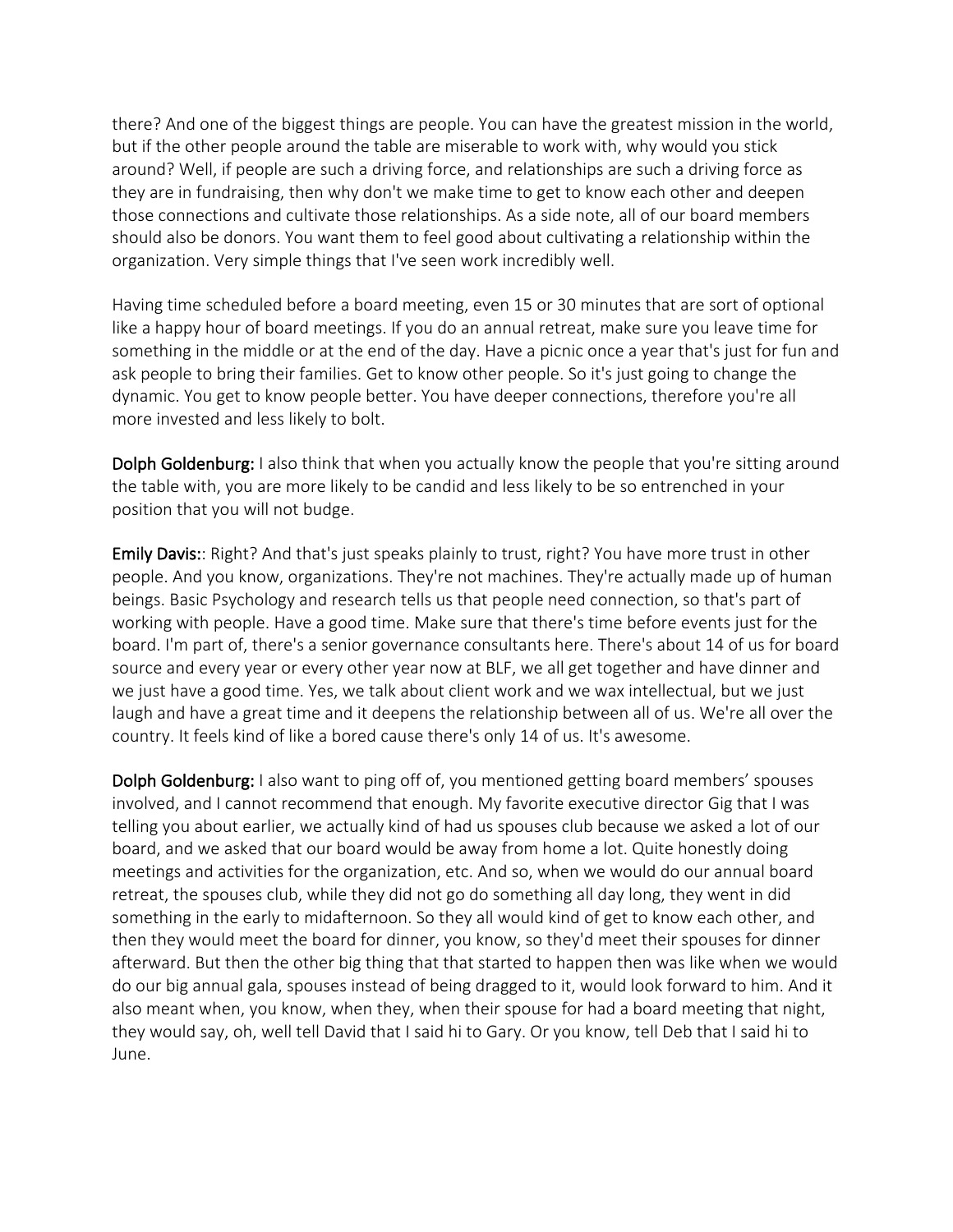Emily Davis: But I also think that it leads to another piece. And I always have this multigenerational lens with what I do just because it's my research background. But you know, I'm seeing more and more boards say, oh we want diversity, and we need some young people but your meetings or in the middle of the day or somebody doesn't feel like, or they may not know if they can bring their kid with them cause they don't have afterschool care babysitters or whatever it is. Emerging leaders have different life stages than somebody who's retired, there's wrong with that but there needs to be accommodation for that. And once a year having a social gathering where somebody is welcome to bring their family, is great. Plus it gives us insight into who they are. Again, getting away from sort of that machine. I mean I grew up going to board meetings with my parents, and I learned a lot from an early age just by being, I didn't know I was learning but just by being in the room.

So, you're kind of opening up, you know, exposure to even another generation of potential donors and board members. And so, I think when we talk about social gatherings or meeting structure or even rotating the meeting time or making sure people can call in or whatever it is as we get more flexible, we are going to be able to be first more diverse and more inclusive, and those are practices that I think are really important for effective engagement. Otherwise, we're just going to see our same faces around the table, and that really doesn't do anything to serve the mission in the end.

Dolph Goldenburg: So, Emily, thank you so much for being with us today. Before we let you go, I've got an Off-the-Map question for you, and this is probably more of a curve ball. So we've been talking about meetings, effective meetings, but these are meetings with groups of people. So I'm going to turn this around. When you are doing a one on one meeting with someone, maybe it's the first time you met with them, maybe it's an ongoing regular meeting, define it however you want, what are three things that you want to make sure you do?

Emily Davis: Always ask questions and open ended questions. I should say one of my favorite ones to ask is what is success look like for you? What would make this work for you? Right. Things like that. And I will be honest, this next thing is something that I struggle with, but I still practice is to shut up and listen. It's like you feel like you always have to have the answers. But being a facilitator means ask the question and let people figure it out. I try to be quiet and listen, and in that, just to hold space for people to figure it out. And then I would say third is follow-up, you know, be authentic, be accountable. If I say I'm going to do something, I do it. And in that, I'm very much an under-promise and over-deliver person. So if I think I'm going to get it to them in two days, you know, the follow-up, I might say I'm going to get it to within a week. And if it's four days and I've still met that goal and that expectation, but following up and being true to your word, I think feels very, very important.

Dolph Goldenburg: I could not agree with you more whether it's your first meeting with someone or your last, that's how you establish trust.

Emily Davis: Absolutely. And You establish trust, you establish relationships and do what you say you're gonna do.